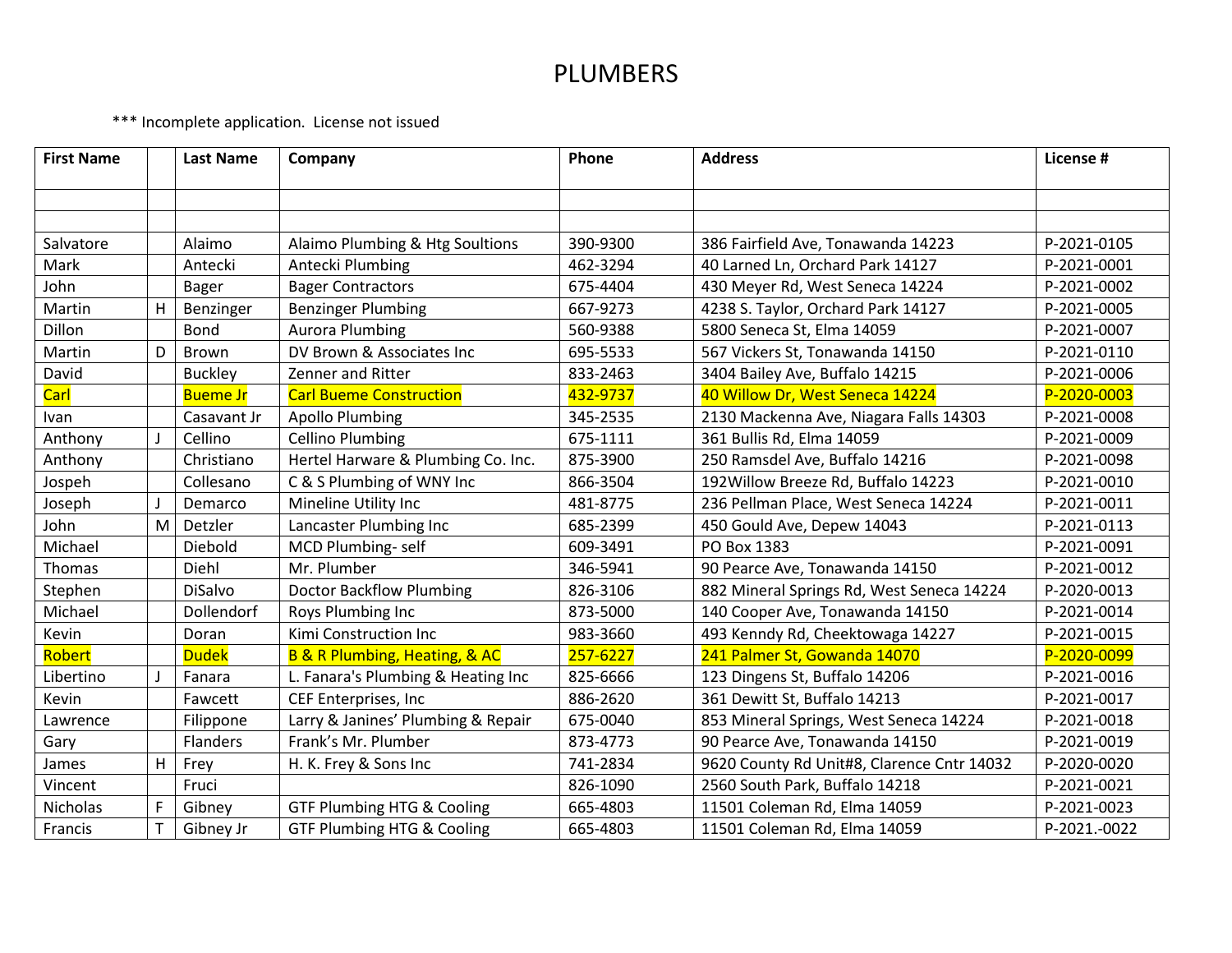| Justin         |        | Gimbrone         | J & M Excavation                       | 936-2192 | 4000 Buffalo Rd, Blasdell 14219         | P-2021-0024 |
|----------------|--------|------------------|----------------------------------------|----------|-----------------------------------------|-------------|
| Frank          | M      | Grandinetti      | Grand Jude Inc                         | 694-5849 | 2409 Whitehaven Rd, Grand Island 14072  | P-2021-0025 |
| <b>Barrett</b> |        | Greene           | <b>WNY Plumbing</b>                    | 683-5455 | 487 Erie St. Lancaster 14086            | P-2021-0026 |
| Sean           |        | Greene           | G & W Plumbinh & Heating Inc           | 648-7088 | 5750 Cloverfield Dr, Hamburg 14075      | P-2021-0028 |
| Donald         | $\vee$ | Greene Jr        | <b>Niagara Frontier Plumbing</b>       | 695-9554 | PO Box 133, North Tonawanda 14120       | P-2021-0027 |
| John           |        | Gross            | Niagara Mechanical                     | 255-0554 | 2104 Niagara St, Niagara Falls 14303    | P-2021-0107 |
| Luke           |        | Hallick          | Modern Plumbing                        | 680-2175 | 2010 Rt 39, Forestville 1062            | P-2021-0029 |
| Samuel         |        | Hazlett          | <b>Hazlett Plumbing</b>                | 548-1554 | 3689 California 14127                   | P-2021-0095 |
| Warren         | W      | Herdic Jr        | <b>Ideal Bathroom Solutions (Bath</b>  | 839-6570 | 2851 Broadway #80, Cheektowaga          | P-2021-0030 |
|                |        |                  | Fitter)                                |          |                                         |             |
| Jason          |        | Hessel           | <b>Aurora Plumbing</b>                 | 361-4981 | 5800 Seneca St, Elma 1459               | P-2021-0031 |
| Jonathan       |        | Hlavaty          | Jon the Plumber, LLC                   | 748-1123 | 1572 Main St, Buffalo 14209             | P-2021-0032 |
| John           |        | Iannelio         | <b>Superior Painting/ Remodeling</b>   | 861-3312 | 621 Transit Rd, Orchard Park 14172      | P-2021-0004 |
| ***Jeff        |        | <b>Kandefer</b>  | <b>Kandefer Plumbing &amp; Heating</b> | 668-4677 | 238 Lien Rd, West Seneca 14224          | P-2020-0033 |
| Matthew        |        | Kandefer         | Matthew Kandefer Inc                   | 893-8376 | 79 Filmore Po Box 1046, Tonawanda 14151 | P-2021-0034 |
| Wayne          |        | Keiffer          | Keiffer Southtown                      | 649-3866 | 4945 Southwestern, Hamburg 14075        | P-2021-0035 |
| Shawn          |        | Keleman          | Frank's Mr. Plumber                    | 876-6000 | 90 Pearce Ave, Tonawanda 14150          | P-2021-0036 |
| Jason          |        | Kelly            |                                        | 824-0350 | 45 Pearl Ave, Blasdell 14219            | P-2021-0037 |
| John           |        | Kennedy          | American Plumbing Master Plumber       | 822-7711 | PO Box 777, Derby 14047                 | P-2021-0038 |
| Dennis         | P      | Kenney II        | <b>Great Lakes Plumbing</b>            | 773-1313 | PO Box 283, Grand Island 14072          | P-2021-0039 |
| Shane          |        | Kerth            | Kimil Construction Inc                 | 893-3660 | 493 Kennedy Rd, Cheektowaga 14227       | P-2021-0040 |
| Shawn          |        | Kimmel           | Aurora Plumbing Co Inc                 | 674-5800 | 5800 Seneca St, Elma 1459               | P-2021-0041 |
| Mark           |        | Kreuder          | Mark Kreuder Plumbing Inc              | 832-0110 | 34 Brookville Dr, Tonawanda 14150       | P-2021-0043 |
| Scott          |        | Kuhns            | <b>RIC Plumbing Inc</b>                | 625-8200 | 5984 Dunnigan Rd, Lockport 14094        | P-2021-0042 |
| David          |        | Lancon           | Klemat Plumbing & Heating Inc          | 826-0002 | 3280 South Park, Lackawana 14218        | P-2021-0044 |
| Patrick        |        | Leary            | <b>PCS Plumbing</b>                    | 822-4302 | 2286 South Park, Buffalo 14220          | P-2021-0045 |
| Jeff           |        | Linsenbigler     | Anastasi Trucking Inc                  | 683-5003 | 4430 Walden Ave, Lancaster 14086        | P-2021-0111 |
| James          |        | LoBue            | James LoBue Plumbing Inc               | 685-2254 | 7 Deer Path Dr, Lancaster 14086         | P-2021-0046 |
| James          |        | Lovegrove        | <b>Infinity Home Plumbing</b>          | 293-0066 | 11520 Main St, Bldg 1. Clarence 14031   | P-2021-0093 |
| Dean           |        | Luongo           | John W. Danforth Co                    | 832-1940 | 300 Colvin Woods Pkwy, Tonawanda 14150  | P-2021-0047 |
| Mike           |        | Marano           | Kimil Construction Inc                 | 893-3660 | 493 Kennedy Rd, Cheektowaga 14150       | P-2021-0048 |
| Anthony        |        | <b>Marchitte</b> | <b>MKS Plumbing</b>                    | 675-5771 | 19 Ransier Dr, West Seneca 14224        | P-2020-0096 |
| Joseph         |        | Marchitte        | M.K.S. Plumbing Corp                   | 675-5771 | 19 Ransier Dr, West Seneca 14224        | P-2021-0049 |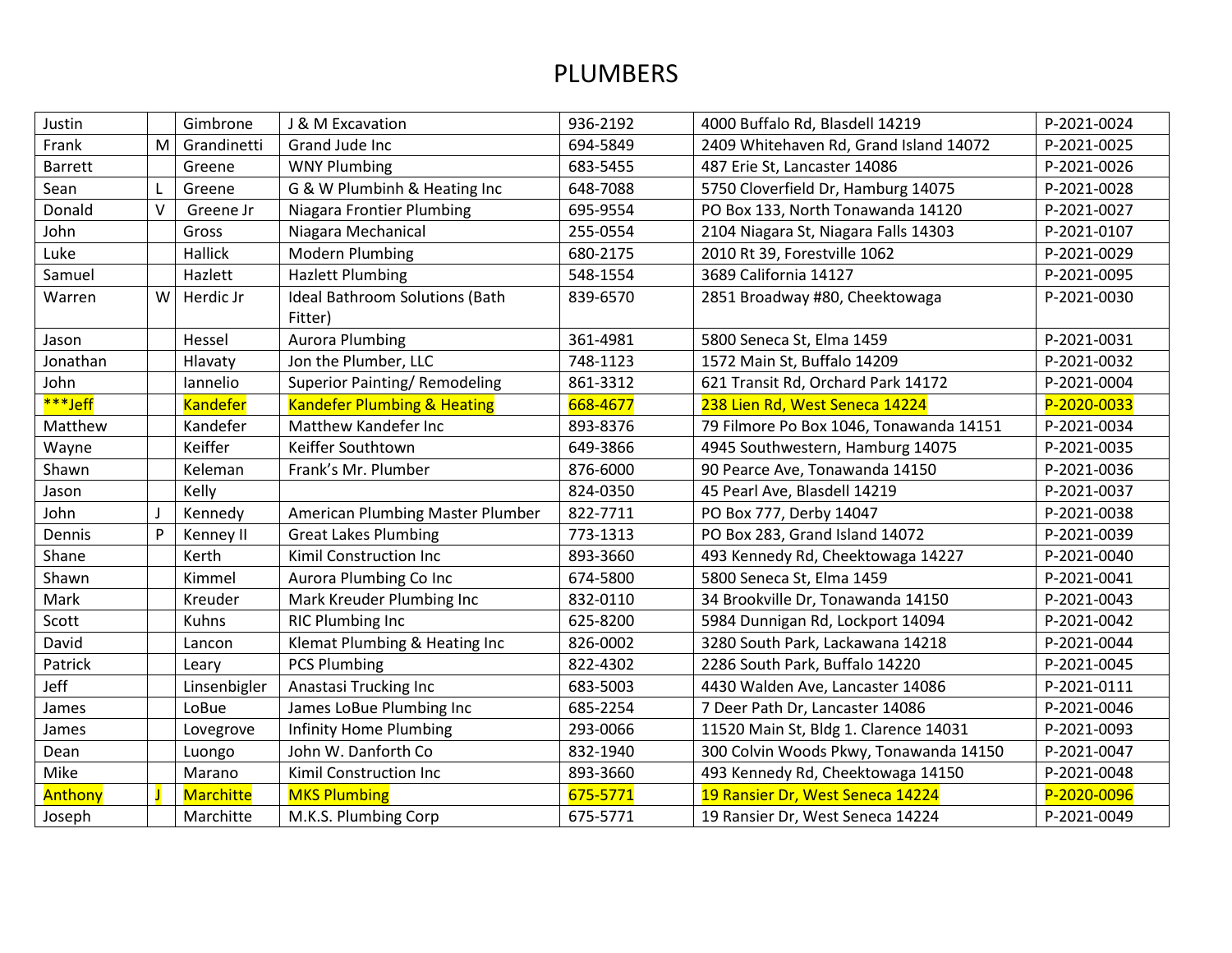| Michael       |   | Marks           | Self Employed                               | 622-4352 | 8838 State Rd, Colden 14033            | P-2021-0112 |
|---------------|---|-----------------|---------------------------------------------|----------|----------------------------------------|-------------|
| Andrew        |   | McAllister      | McAllister Plumbing & Heating Inc           | 646-6377 | 3080 Amsdell Rd, Hamburg 14075         | P-2021-0053 |
| Thomas        |   | McAllister      | McAllister Plumbing & Heating Inc           | 646-6377 | 3080 Amsdell Rd, Hamburg 14075         | P-2021-0054 |
| <b>Thomas</b> |   | <b>Mcintosh</b> | <b>Berkley Building</b>                     | 445-4375 | 114 Prospect Ave, Hamburg 14075        | P-2020-0055 |
| John          |   | Militello       | Kimil Construction Inc                      | 893-3660 | 493 Kennedy Rd, Cheektowaga 14227      | P-2021-0050 |
| Taylor        |   | Minx            | P.B.M. Plumbing                             | 472-3364 | 140 Irwin Place, Amherst 14228         | P-2021-0104 |
| Vince         |   | Monaco          | Vince Monaco & Son Plumbing &               | 553-5206 | 1034 Shady Ln, Irving 14081            | P-2021-0102 |
|               |   |                 | Heating                                     |          |                                        |             |
| David         |   | Muskopf         | MLP Plumbing & Mechanical Inc               | 681-6997 | 3198 Union Rd, Cheektowaga 14227       | P-2021-0051 |
| Salvatore     |   | Musso           | <b>Musso Plumbing</b>                       | 630-0012 | 8574 Sheridan Dr, Williamsville 14221  | P-2021-0052 |
| Victor        |   | Nelson-         | Nelson's Heating & Plumbing Inc             | 249-2251 | 1320 Genesee St, Buffalo 14211         | P-2021-0056 |
|               |   | Muhmmad         |                                             |          |                                        |             |
| Joseph        |   | Nepukruff       |                                             | 228-9047 | 4289 Beach Ridge, North Tonawand 14120 | P-2021-0101 |
| Frederick     |   | Nuessel         | FPN Company Co                              | 481-0668 | 509 Snyder, East Aurora 14052          | P-2021-0057 |
| <b>Brian</b>  |   | O'Keefe         | Don Tanguay                                 | 425-2695 | 99 Comet Ave, Buffalo 14216            | P-2021-0058 |
| George        | F | Oleske Jr       | <b>Pressure Relief Plumbing</b>             | 364-0528 | 198 Schiller St, Buffalo 14206         | P-2021-0059 |
| John          |   | Peterson        | John L. Peterson Plumbing & Heating         | 648-3660 | 7209 Heinrich Rd, Hamburg 14075        | P-2021-0060 |
|               |   |                 | Inc.                                        |          |                                        |             |
| Jonathan      |   | Powers          | Day & Night Plumbing Co LLC                 | 824-4408 | 1500 Ridge Rd, West Seneca 14224       | P-2021-0061 |
| Michael       |   | Purtill         | M. Purtill Plumbing                         | 662-1678 | 78 Park Place, Orchard Park 14127      | P-2021-0062 |
| Edward        |   | Pytlik III      | <b>Frank's Commercial Services</b>          | 873-7473 | 90 Pearce Ave, Tonawanda 14150         | P-2021-0063 |
| Michael       |   | Reed            | <b>Big Dawg Plumbing &amp; Backflow</b>     | 249-2595 | 4668 Wilson Dr, Hamburg 14075          | P-2020-0064 |
| <b>Tyler</b>  |   | Rowe            | <b>Aurora Plumbing</b>                      | 913-6288 | 5800 Seneca St, Elma 14059             | P-2020-0065 |
| Todd          | M | Russo           | Russo & Murry Plumbing LLC                  | 694-8524 | 255 Fire Tower Dr, Towanda 14150       | P-2021-0066 |
| Todd          |   | Schmigel        | Joseph E. Schmigel & Sons                   | 491-7626 | 2125 Williams St, Cheektowaga 14206    | P-2021-0067 |
| Dale          |   | Seibert         | <b>Environmental Water Systems</b>          | 796-7545 | PO Box 180, Springbrook 14140          | P-2021-0069 |
| Jon           |   | Singleton       | <b>Combat Plumbing LLC</b>                  | 226-1520 | 8605 Larch St, Angola 14006            | P-2021-0070 |
| <b>Chad</b>   |   | <b>Smith</b>    | <b>Aurora Plumbing Co</b>                   | 674-5800 | 5800 Seneca St, Elma 14059             | P-2020-0071 |
| Dean          |   | Smith           | <b>Superior Plumbing &amp; Rooting Serv</b> | 893-8600 | 168 Cemetery Rd, Lancaster 14086       | P-2021-0090 |
| Donald        |   | Sperrazza       | S & S Contracting                           | 912-9482 | 309 Eden St, Buffalo 14220             | P-2021-0109 |
| Gene          |   | Sprecker        | Keiffer Southtown                           | 649-3866 | 4945 Southwestern, Hamburg 14075       | P-2021-0094 |
| Ed            |   | Stahl           | Aurora Plumbing Co                          | 674-5800 | 5800 Seneca St, Elma 14059             | P-2021-0072 |
| Kevin         |   | Stephens        | Stephens Plumbing & Heating Inc             | 632-1149 | PO Box 163, Williamsville 14231        | P-2021-0073 |